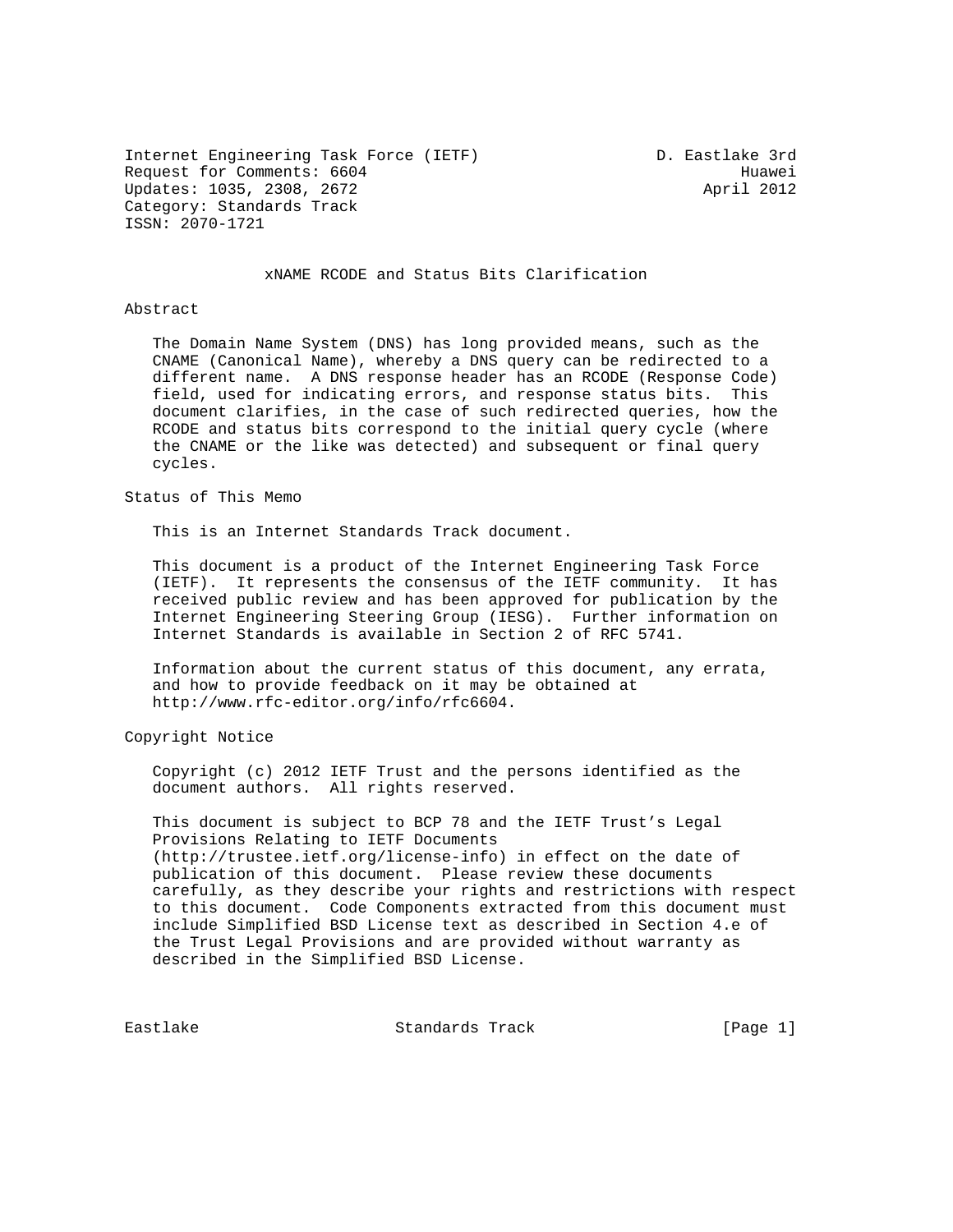Table of Contents

| 2. Restatement of Status Bits and What They Mean 3 |
|----------------------------------------------------|
|                                                    |
|                                                    |
|                                                    |
|                                                    |
|                                                    |
|                                                    |
|                                                    |

## 1. Introduction

 The Domain Name System (DNS) has long provided means, such as the CNAME (Canonical Name [RFC1035]) and DNAME [RFC2672] RRs (Resource Records), whereby a DNS query can be redirected to a different name. In particular, CNAME normally causes a query to its owner name to be redirected, while DNAME normally causes a query to any lower-level name to be redirected. There has been a proposal for another redirection RR. In addition, as specified in [RFC2672], redirection through a DNAME also results in the synthesis of a CNAME RR in the response. In this document, we will refer to all RRs causing such redirection as xNAME RRs.

 xNAME RRs can be explicitly retrieved by querying for the xNAME type. When a different type is queried and an xNAME RR is encountered, the xNAME RR (and possibly a synthesized CNAME) is added to the answer in the response, DNS Security Extensions (DNSSEC) [RFC4035] RRs applicable to the xNAME RR may be added to the response, and the query is restarted with the name to which it was redirected.

 An xNAME may redirect a query to a name at which there is another xNAME and so on. In this document, we use "xNAME chain" to refer to a series of one or more xNAMEs each of which refers to another xNAME except the last, which refers to a non-xNAME or results in an error.

 A DNS response header has an RCODE (Response Code) field, used for indicating errors, and status bits that indicate whether an answer is authoritative and/or authentic. This document clarifies, in the case of such redirected queries, how the RCODE and status bits correspond to the initial query cycle (where the (first) xNAME was detected) and subsequent or final query cycles.

Eastlake Standards Track [Page 2]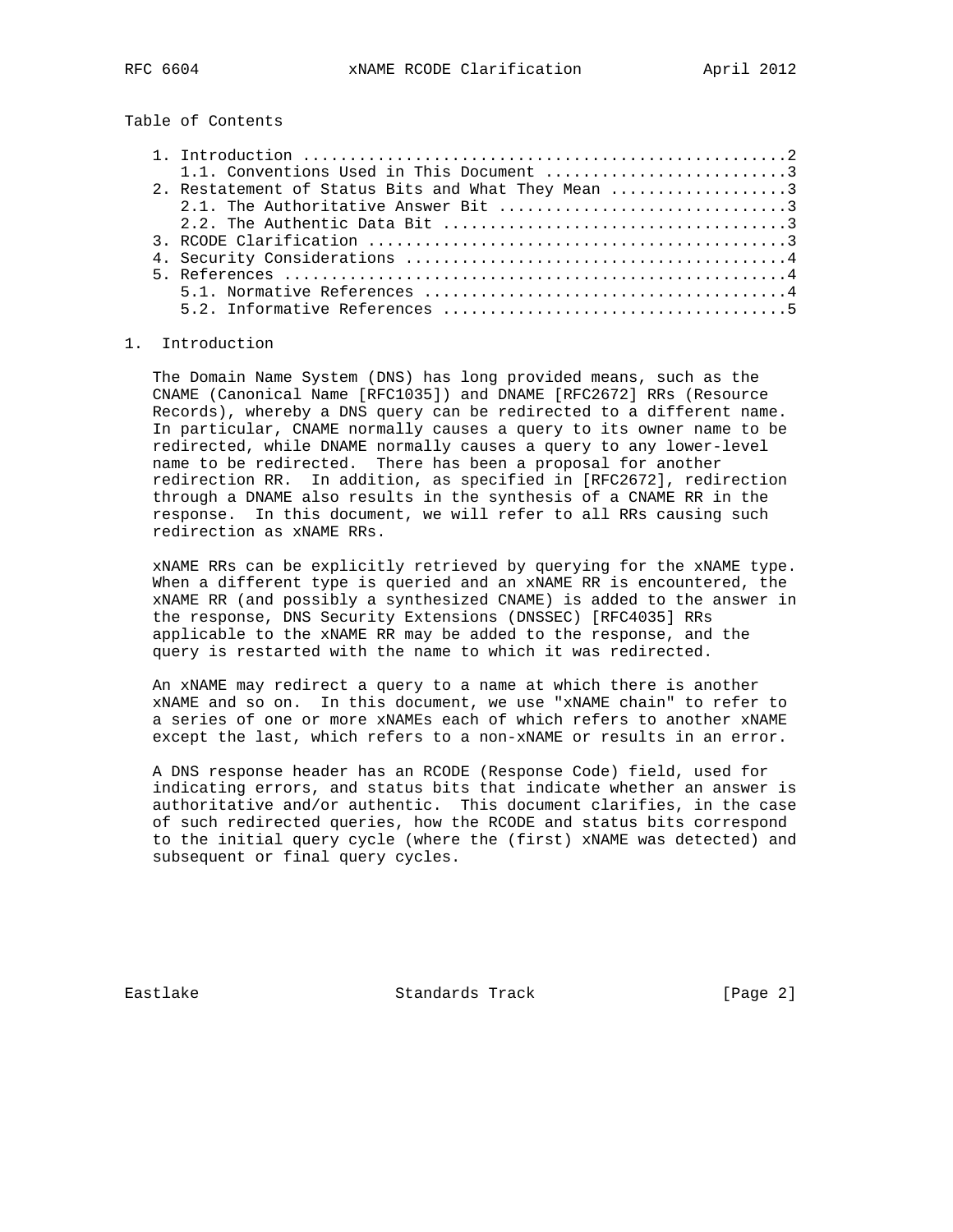- 
- 1.1. Conventions Used in This Document

 The key words "MUST", "MUST NOT", "REQUIRED", "SHALL", "SHALL NOT", "SHOULD", "SHOULD NOT", "RECOMMENDED", "MAY", and "OPTIONAL" in this document are to be interpreted as described in [RFC2119].

2. Restatement of Status Bits and What They Mean

 There are two status bits returned in query responses for which a question could arise as to how, in the case of an xNAME chain, they relate to the first, possible intermediate, and/or last queries, as below. Note that the following is unchanged from [RFC1035] and [RFC4035]. The meaning of these bits is simply restated here for clarity, because of observations of released implementations that did not follow these meanings.

2.1. The Authoritative Answer Bit

 The AA, or Authoritative Answer bit, in the DNS response header indicates that the answer returned is from a DNS server authoritative for the zone containing that answer. For an xNAME chain, this "authoritative" status could be different for each answer in that chain.

 [RFC1035] states that the AA bit is to be set based on whether the server providing the answer with the first owner name in the answer section is authoritative. This specification of the AA bit has not been changed.

2.2. The Authentic Data Bit

 The AD, or Authentic Data bit, indicates that the response returned is authentic according to the dictates of DNSSEC [RFC4035]. [RFC4035] unambiguously states that the AD bit is to be set in a DNS response header only if the DNSSEC-enabled server believes all RRs in the answer and authority sections of that response to be authentic. This specification of the AD bit has not been changed.

3. RCODE Clarification

 The RCODE field in a DNS query response header is non-zero to indicate an error. Section 4.3.2 of [RFC1034] has a resolution algorithm that includes CNAME processing but has been found to be unclear concerning the ultimate setting of RCODE in the case of such redirection. Section 2.1 of [RFC2308] implies that the RCODE should be set based on the last query cycle in the case of an xNAME chain, but Section 2.2.1 of [RFC2308] says that some servers don't do that!

Eastlake Standards Track [Page 3]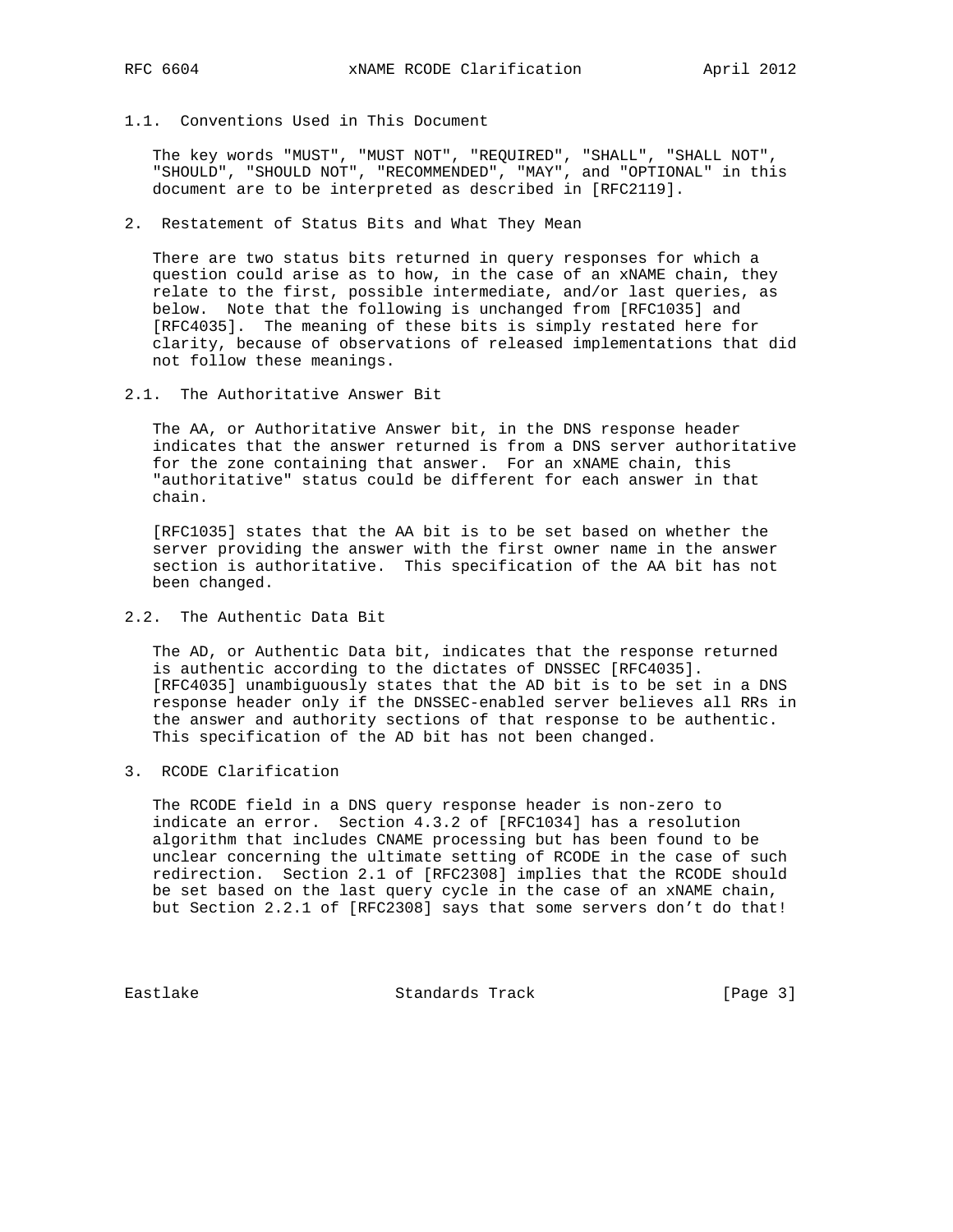When there is an xNAME chain, the RCODE field is set as follows:

 When an xNAME chain is followed, all but the last query cycle necessarily had no error. The RCODE in the ultimate DNS response MUST BE set based on the final query cycle leading to that response. If the xNAME chain was terminated by an error, it will be that error code. If the xNAME chain terminated without error, it will be zero.

4. Security Considerations

 The AA header flag bit is not protected by DNSSEC [RFC4033]. To secure it, secure communications are needed between the querying resolver and the DNS server. Such security can be provided by DNS transaction security, either TSIG [RFC2845] or SIG(0) [RFC2931].

 An AD header flag bit and the RCODE in a response are not, in general, protected by DNSSEC, so the same conditions as stated in the previous paragraph generally apply to them; however, this is not always true. In particular, if the following apply, then the AD bit and an NXDOMAIN RCODE are protected by DNSSEC in the sense that the querier can calculate whether they are correct:

- 1. The zone where an NXDOMAIN RCODE occurs or all the zones where the data whose authenticity would be indicated by the AD flag bit are signed zones.
- 2. The query or queries involved indicate that DNSSEC RRs are OK in responses.
- 3. The responses providing these indications are from servers that include the additional DNSSEC RRs required by DNSSEC.
- 4. The querier has appropriate trust anchor(s) and appropriately validates and processes the DNSSEC RRs in the response.
- 5. References
- 5.1. Normative References
	- [RFC1034] Mockapetris, P., "Domain names concepts and facilities", STD 13, RFC 1034, November 1987.
	- [RFC1035] Mockapetris, P., "Domain names implementation and specification", STD 13, RFC 1035, November 1987.
	- [RFC2119] Bradner, S., "Key words for use in RFCs to Indicate Requirement Levels", BCP 14, RFC 2119, March 1997.

Eastlake Standards Track [Page 4]